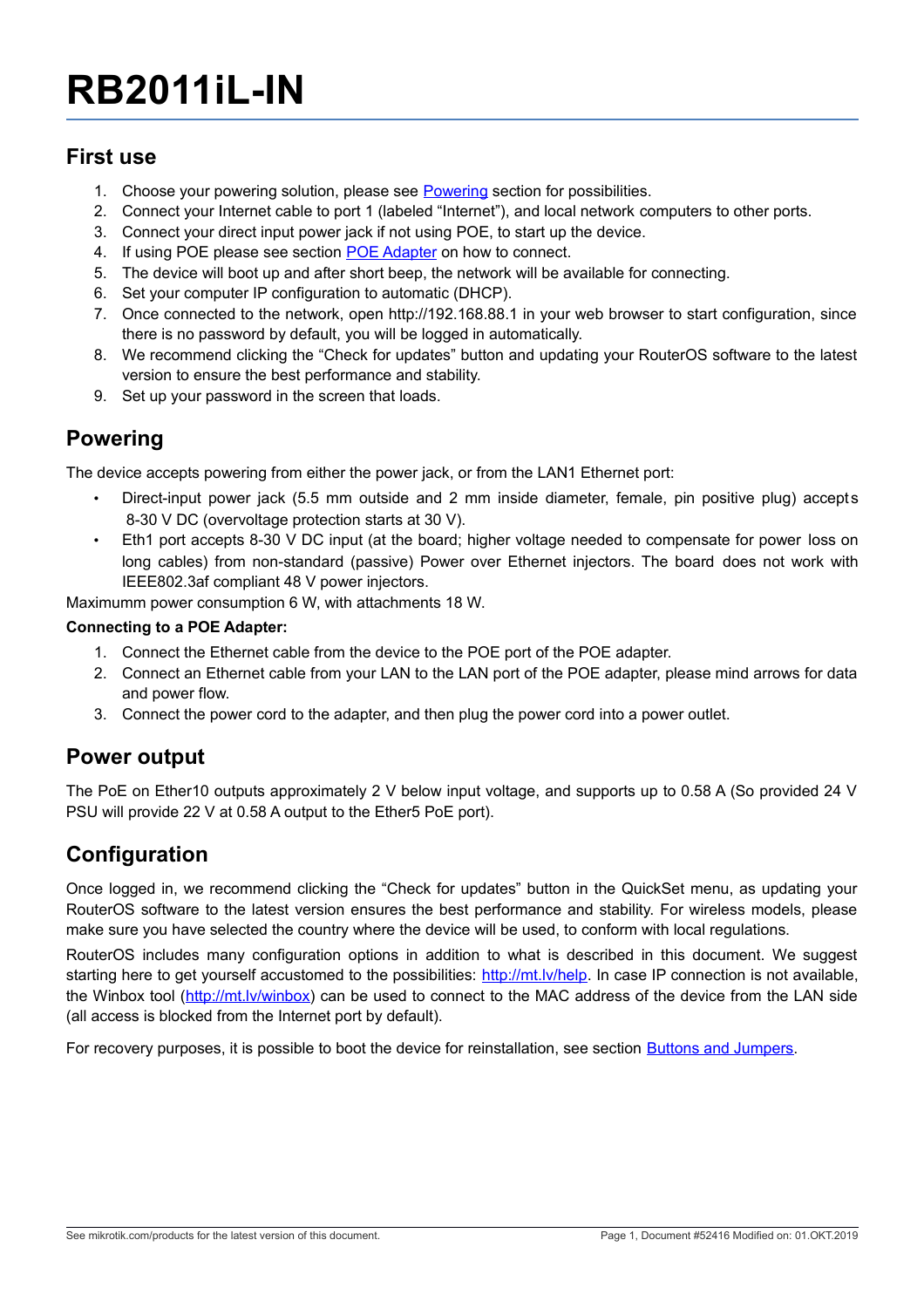## **Mounting**

The device is designed to be used indoors and placed on a flat surface with all needed cables connecting to the front of the unit.

Alternatively, the unit can be mounted on the wall, the kit can be obtained separately, please visit our product page for detailed info:<https://mikrotik.com/product/RBWMK>

Grounding screw is located on the backside of the device case, please connect it accordingly to efficient ground.

When mounting on the wall, please ensure that cable feed is pointing downwards.

The IPX rating scale of this device is IPX0. We recommend using Cat6 shielded cables.

#### **Extension Slots and Ports**

- Five 10/100/1000 (Gigabit) Ethernet ports (Auto MDI/X)
- Five 10/100 (Fast) Ethernet ports (Auto MDI/X)
- Ether10 supports 500 mA output power, ~2 V below input voltage. Power out support auto-detect to protect non PoE devices.

#### <span id="page-1-0"></span>**Buttons and Jumpers**

The RouterBOOT reset button has the following functions. Press the button and apply the power, then:

- Release the button when a green LED starts flashing, to reset RouterOS configuration to defaults.
- Release the button when the LED turns solid green to clear all configuration and bridge all interfaces.
- Release the button after LED is no longer lit (~20 seconds) to cause a device to look for Netinstall servers (required for reinstalling RouterOS over the network).

Regardless of the above option used, the system will load the backup RouterBOOT loader if the button is pressed before power is applied to the device. Useful for RouterBOOT debugging and recovery.

#### **Specifications**

For more information about this product, specification and pictures please visit our web page: <https://mikrotik.com/product/RB2011iL-IN>

# **Operating System Support**

The device supports RouterOS software version 6. The specific factory installed version number is indicated in the RouterOS menu /system resource. Other operating systems have not been tested.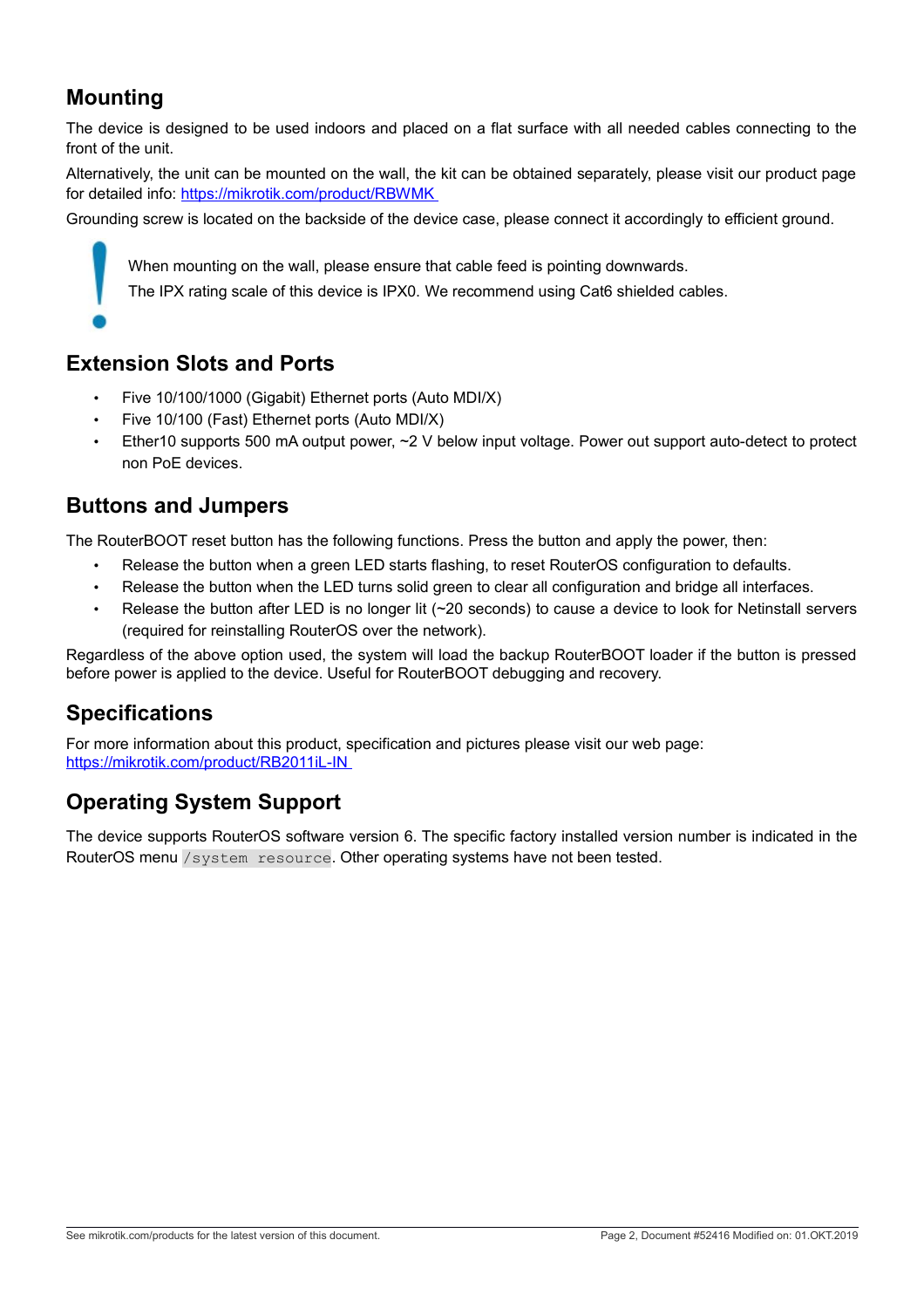## **Federal Communication Commission Interference Statement**

This equipment has been tested and found to comply with the limits for a Class B digital device, pursuant to Part 15 of the FCC Rules. These limits are designed to provide reasonable protection against harmful interference in a residential installation.

This equipment generates, uses and can radiate radio frequency energy and, if not installed and used in accordance with the instructions, may cause harmful interference to radio communications. However, there is no guarantee that interference will not occur in a particular installation. If this equipment does cause harmful interference to radio or television reception, which can be determined by turning the equipment off and on, the user is encouraged to try to correct the interference by one of the following measures:

- Reorient or relocate the receiving antenna.
- Increase the separation between the equipment and receiver.
- Connect the equipment into an outlet on a circuit different from that to which the receiver is connected.
- Consult the dealer or an experienced radio/TV technician for help.

FCC Caution: Any changes or modifications not expressly approved by the party responsible for compliance could void the user's authority to operate this equipment.

This device complies with Part 15 of the FCC Rules. Operation is subject to the following two conditions: (1) This device may not cause harmful interference, and (2) this device must accept any interference received, including interference that may cause undesired operation.

Note: This unit was tested with shielded cables on the peripheral devices. Shielded cables must be used with the unit to ensure compliance.

#### **Industry Canada**

This device complies with Industry Canada licence-exempt RSS standard(s). Operation is subject to the following two conditions: (1) this device may not cause interference, and (2) this device must accept any interference, including interference that may cause undesired operation of the device.

Le présent appareil est conforme aux CNR d'Industrie Canada applicables aux appareils radio exempts de licence. L'exploitation est autorisée aux deux conditions suivantes: (1) l'appareil ne doit pas produire de brouillage, et (2) l'utilisateur de l'appareil doit accepter tout brouillage radioélectrique subi, même si le brouillage est susceptible d'en compromettre le fonctionnement.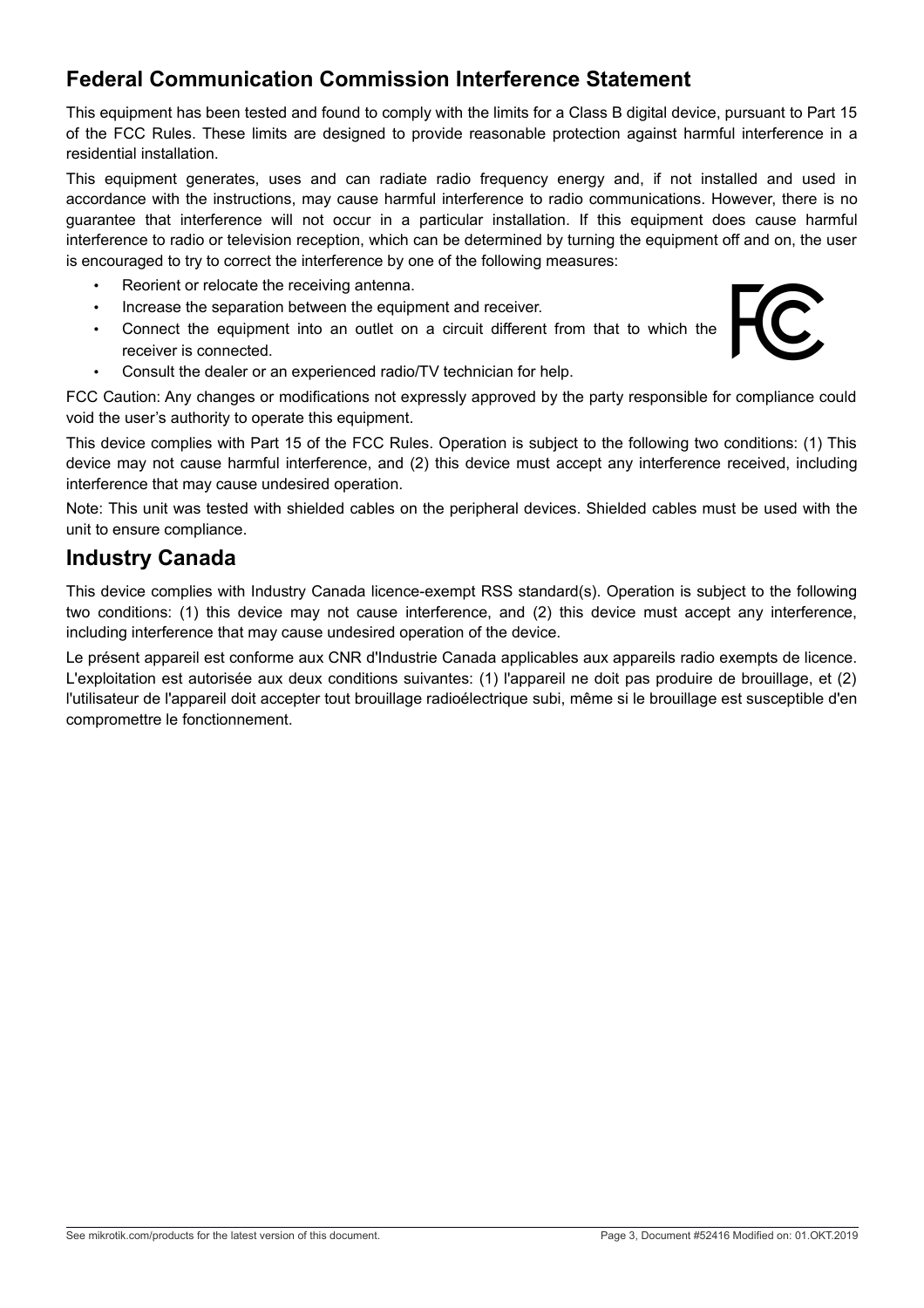#### **CE Declaration of Conformity**

Manufacturer: Mikrotikls SIA, Brivibas gatve 214i Riga, Latvia, LV1039.

|    | ividiTulacturer. Mintounis OIA, Difvidas gatve Z 141 inga, Latvia, Lv 1009.                                                                                                                                       |
|----|-------------------------------------------------------------------------------------------------------------------------------------------------------------------------------------------------------------------|
|    | ВСС настоящото Mikrotīkls SIA декларира, че този тип радиосъоръжение RouterBOARD е в съответствие с Директива 2014/53/EC.                                                                                         |
|    | Цялостният текст на ЕС декларацията за съответствие може да се намери на следния интернет адрес: https://mikrotik.com/products                                                                                    |
|    | CS∏ímto Mikrotīkls SIA prohlašuje, že typ rádiového zařízení RouterBOARD je v souladu se směrnicí 2014/53/EU. Úplné znění EU prohlášení o                                                                         |
|    | shodě je k dispozici na této internetové adrese: https://mikrotik.com/products                                                                                                                                    |
|    | DA Hermed erklærer Mikrotīkls SIA, at radioudstyrstypen RouterBOARD er i overensstemmelse med direktiv 2014/53/EU. EU-                                                                                            |
|    | overensstemmelseserklæringens fulde tekst kan findes på følgende internetadresse: https://mikrotik.com/products                                                                                                   |
|    | DE Hiermit erklärt Mikrotīkls SIA , dass der Funkanlagentyp RouterBOARD der Richtlinie 2014/53/EU entspricht. Der vollständige Text der EU-                                                                       |
|    | Konformitätserklärung ist unter der folgenden Internetadresse verfügbar: https://mikrotik.com/products                                                                                                            |
|    | ΕL Με την παρούσα ο/η Mikrotīkls SIA , δηλώνει ότι ο ραδιοεξοπλισμός RouterBOARD πληροί την οδηγία 2014/53/ΕΕ. Το πλήρες κείμενο της                                                                              |
|    | δήλωσης συμμόρφωσης ΕΕ διατίθεται στην ακόλουθη ιστοσελίδα στο διαδίκτυο: https://mikrotik.com/products                                                                                                           |
|    | EN Hereby, Mikrotīkls SIA declares that the radio equipment type RouterBOARD is in compliance with Directive 2014/53/EU. The full text of the                                                                     |
|    | EU declaration of conformity is available at the following internet address: https://mikrotik.com/products                                                                                                        |
|    | ES Por la presente, Mikrotīkls SIA declara que el tipo de equipo radioeléctrico RouterBOARD es conforme con la Directiva 2014/53/UE. El texto                                                                     |
|    | completo de la declaración UE de conformidad está disponible en la dirección Internet siguiente: https://mikrotik.com/products                                                                                    |
|    | ET Käesolevaga deklareerib Mikrotīkls SIA , et käesolev raadioseadme tüüp RouterBOARD vastab direktiivi 2014/53/EL nõuetele. ELi                                                                                  |
|    | vastavusdeklaratsiooni täielik tekst on kättesaadav järgmisel internetiaadressil: https://mikrotik.com/products                                                                                                   |
|    | Mikrotīkls SIA vakuuttaa, että radiolaitetyyppi RouterBOARD on direktiivin 2014/53/EU mukainen. EU-vaatimustenmukaisuusvakuutuksen                                                                                |
|    | täysimittainen teksti on saatavilla seuraavassa internetosoitteessa: https://mikrotik.com/products                                                                                                                |
|    | FR Le soussigné, Mikrotīkls SIA , déclare que l'équipement radioélectrique du type RouterBOARD est conforme à la directive 2014/53/UE. Le                                                                         |
|    | texte complet de la déclaration UE de conformité est disponible à l'adresse internet suivante: https://mikrotik.com/products                                                                                      |
|    | HR Mikrotīkls SIA ovime izjavljuje da je radijska oprema tipa RouterBOARD u skladu s Direktivom 2014/53/EU. Cjeloviti tekst EU izjave o                                                                           |
|    | sukladnosti dostupan je na sljedećoj internetskoj adresi: https://mikrotik.com/products                                                                                                                           |
|    | HU Mikrotīkls SIA igazolja, hogy a RouterBOARD típusú rádióberendezés megfelel a 2014/53/EU irányelvnek. Az EU-megfelelőségi nyilatkozat                                                                          |
|    | teljes szövege elérhető a következő internetes címen: https://mikrotik.com/products                                                                                                                               |
|    | Il fabbricante, Mikrotīkls SIA, dichiara che il tipo di apparecchiatura radio RouterBOARD è conforme alla direttiva 2014/53/UE. Il testo                                                                          |
|    | completo della dichiarazione di conformità UE è disponibile al seguente indirizzo Internet: https://mikrotik.com/products                                                                                         |
| IS | Hér með lýsir Mikrotīkls SIA því yfir að RouterBOARD er í samræmi við grunnkröfur og aðrar kröfur, sem gerðar eru í tilskipun 2014/53/EU.                                                                         |
|    | Fullur texti ESB samræmisyfirlýsingar er að finna á eftirfarandi veffangi: https://mikrotik.com/products                                                                                                          |
|    | Aš, Mikrotīkls SIA, patvirtinu, kad radijo įrenginių tipas RouterBOARD atitinka Direktyvą 2014/53/ES. Visas ES atitikties deklaracijos tekstas<br>prieinamas šiuo interneto adresu: https://mikrotik.com/products |
|    | Ar šo Mikrotīkls SIA deklarē, ka radioiekārta RouterBOARD atbilst Direktīvai 2014/53/ES. Pilns ES atbilstības deklarācijas teksts ir pieejams                                                                     |
|    | šādā interneta vietnē: https://mikrotik.com/products                                                                                                                                                              |
|    | MT B'dan, Mikrotīkls SIA, niddikjara li dan it-tip ta' tagħmir tar-radju RouterBOARD huwa konformi mad-Direttiva 2014/53/UE. It-test kollu tad-                                                                   |
|    | dikjarazzjoni ta' konformità tal-UE huwa disponibbli f'dan l-indirizz tal-Internet li ġej: https://mikrotik.com/products                                                                                          |
|    | NL  Hierbij verklaar ik, Mikrotīkls SIA , dat het type radioapparatuur RouterBOARD conform is met Richtlijn 2014/53/EU. De volledige tekst van                                                                    |
|    | de EU-conformiteitsverklaring kan worden geraadpleegd op het volgende internetadres: https://mikrotik.com/products                                                                                                |
|    | NOMikrotīkls SIA erklærer herved at utstyret RouterBOARD er i samsvar med de grunnleggende krav og øvrige relevante krav i direktiv                                                                               |
|    | 2014/53/EU. Den fulle teksten til EU-samsvarserklæringen er tilgjengelig på følgende internettadresse: https://mikrotik.com/products                                                                              |
|    | PL Mikrotīkls SIA niniejszym oświadcza, że typ urządzenia radiowego RouterBOARD jest zgodny z dyrektywą 2014/53/UE. Pełny tekst                                                                                   |
|    | deklaracji zgodności UE jest dostępny pod następującym adresem internetowym: https://mikrotik.com/products                                                                                                        |
|    | PT O(a) abaixo assinado(a) Mikrotīkls SIA declara que o presente tipo de equipamento de rádio RouterBOARD está em conformidade com a                                                                              |
|    | Diretiva 2014/53/UE. O texto integral da declaração de conformidade está disponível no seguinte endereço de Internet:                                                                                             |
|    | https://mikrotik.com/products                                                                                                                                                                                     |
|    | ROPrin prezenta, Mikrotīkls SIA declară că tipul de echipamente radio RouterBOARD este în conformitate cu Directiva 2014/53/UE. Textul                                                                            |
|    | integral al declaratiei UE de conformitate este disponibil la următoarea adresă internet: https://mikrotik.com/products                                                                                           |
|    | SK Mikrotīkls SIA týmto vyhlasuje, že rádiové zariadenie typu RouterBOARD je v súlade so smernicou 2014/53/EÚ. Úplné EÚ vyhlásenie o                                                                              |
|    | zhode je k dispozícii na tejto internetovej adrese: https://mikrotik.com/products                                                                                                                                 |
|    | SL Mikrotīkls SIA potrjuje, da je tip radijske opreme RouterBOARD skladen z Direktivo 2014/53/EU. Celotno besedilo izjave EU o skladnosti je                                                                      |
|    | na voljo na naslednjem spletnem naslovu: https://mikrotik.com/products                                                                                                                                            |
|    | SV Härmed försäkrar Mikrotīkls SIA att denna typ av radioutrustning RouterBOARD överensstämmer med direktiv 2014/53/EU. Den fullständiga                                                                          |
|    | texten till EU-försäkran om överensstämmelse finns på följande webbadress: https://mikrotik.com/products                                                                                                          |

*Note. Information contained here is subject to change. Please visit the product page on [www.mikrotik.com](http://www.mikrotik.com/) for the most up to date version of this document.*